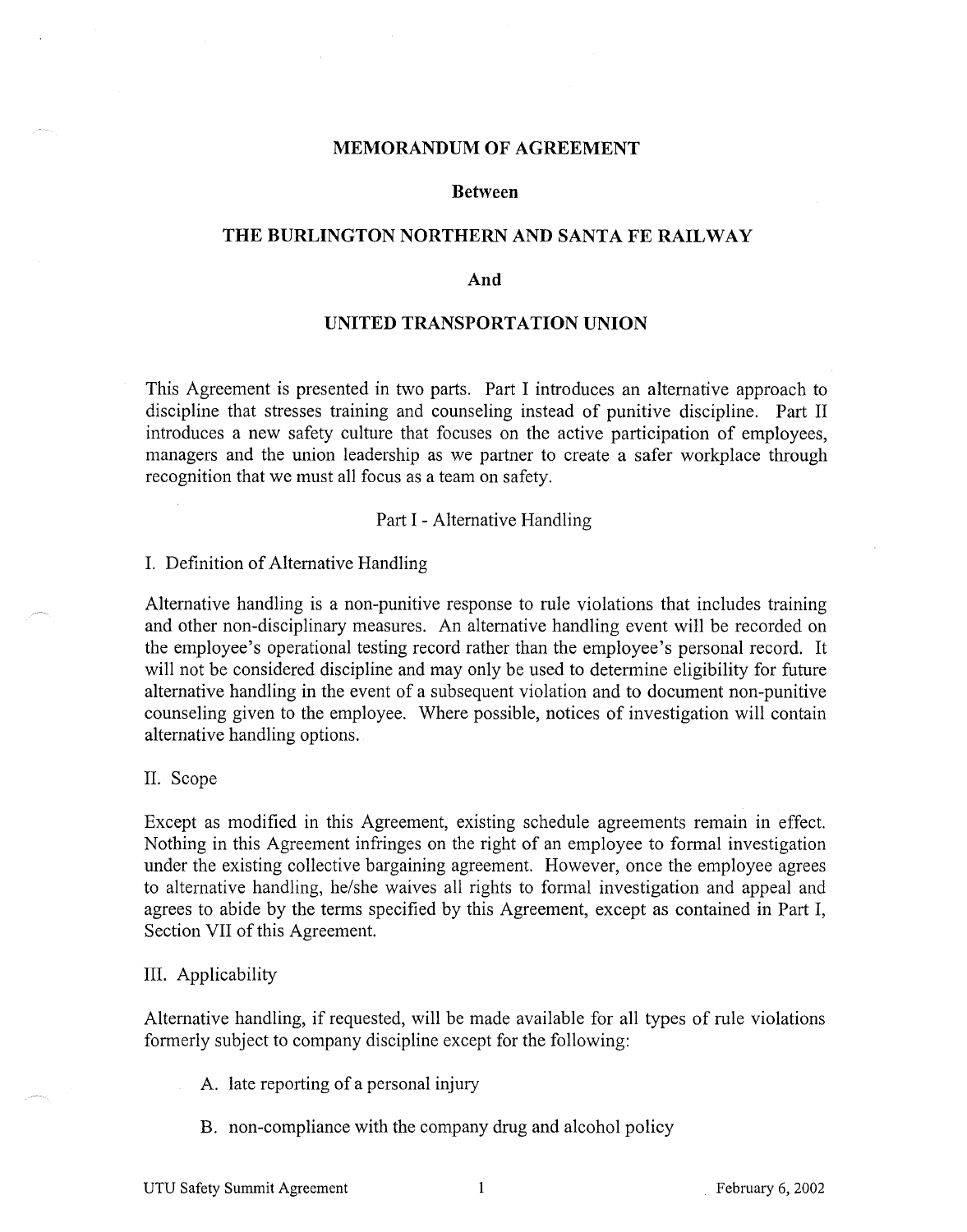- C. gross negligence as defined in Federal Regulations as a willful violation
- D. rule violation resulting in very serious personal injury to anyone (life threatening or career ending) or major property damage (\$250,000 or greater)
- E. violation of personal conduct rule such as dishonesty, felony conviction, physical altercation
- F. serious EEO violation
- G. job abandonment as specified in applicable agreements.

Rule violations to which alternative handling is applicable are referred to as "covered" rule violations.

#### IV. Eligibility

Each employee subject to this Agreement is eligible for alternative handling provided he/she accepts responsibility for the violation and does not exceed the time period limitations described in Part I, Section VI (B) of this Agreement.

V. Exceptions

Exceptions to Part I, Sections III & IV may be granted as part of the dispute resolution process outlined in Part II, Section VII of this Agreement. If an exception is not granted, the employee retains full contractual rights established under the applicable schedule agreement, consistent with Part I, Section VII of this Agreement.

VI. Process

When the company is in possession of information that causes it to believe that an employee has violated a rule, the employee will be so notified and may request alternative handling. If the employee is eligible and the rule violation is covered, training and corrective action will be based on the "class" of the offense and the employee's work history.

A. Classes of Covered Offenses Subject to Alternative Handling

(i) Class I offenses - rule violations that subject the company or individual to FRA fines, result in an accident or injury, or result in decertification, violations of all rules designed to protect people and equipment (other than PPE)

(ii) Class II offenses - operations testing failures involving rules designed to prevent Class I violations including test failures that result in decertification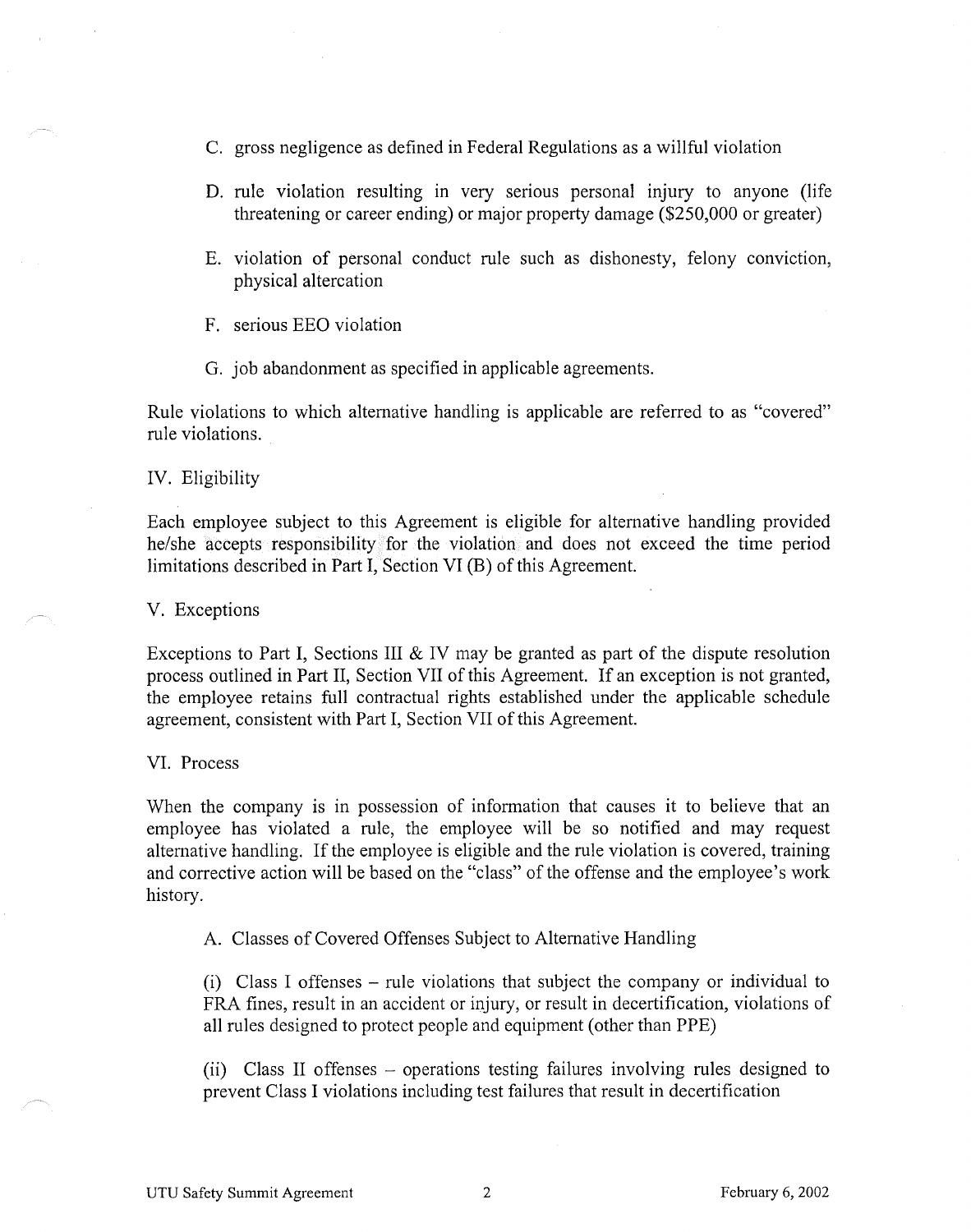(iii) Class III offenses – violations of all other rules not included in Classes I & II

B. Employee Eligibility for Alternative Handling

Calculations for eligibility will consider only those events that have occurred after the signing of this Agreement. Rule violations that occur prior to the signing of this Agreement will not be used to determine eligibility for alternative handling.

(i) Class I offenses  $-$  An employee is ineligible for alternative handling if he/she has: (1) more than three prior alternative handling events for Class I violations, (2) three violations of any kind in the previous 12 months, (3) a Class I violation in the previous 12 months, or (4) a violation of the same Class I offense in the previous 24 months.

(ii) Class II offenses -An employee is ineligible for alternative handling if he/she has had: (1) three alternative handling events for Class II offenses, (2) one Class I or two Class II violations in the previous 12 months, or (3) a violation of the same rule in the previous 12 months.



(iii) Class III offenses - An employee is ineligible for alternative handling if he/she has more than 3 events of any kind in the previous 12 months.

C. Alternative Handling

Alternative handling of operating and safety rule violations shall be accomplished through a written plan of employee education. Each written plan will be developed based on the following general guidelines:

(i) The plan will be tailored to the employee's work environment and the specific nature of offense, and the entire alternative handling plan will, in general, be less than ten days.

(ii) An employee participating in alternative handling will be compensated at the prescribed rate for the entire term of the plan. If alternative handling is used for a 49 CFR Part 240 event, the revocation period will be reduced to the shortest revocation period within the company's discretion.

(iii) Educational and training materials, classroom training, on-board training, simulators and netsims, rules awareness training, examinations without recorded scoring (except where required by existing rule, *e.g.,* six month absence), safety awareness meetings, independent study, computer aided learning and contractor provided training are examples of acceptable alternative handling plan elements. Alternative handling plans are to be challenging and genuine.

(iv) Alternate handling may be accomplished at distant locations at BNSF's expense provided this training does not place an undue hardship on the employee.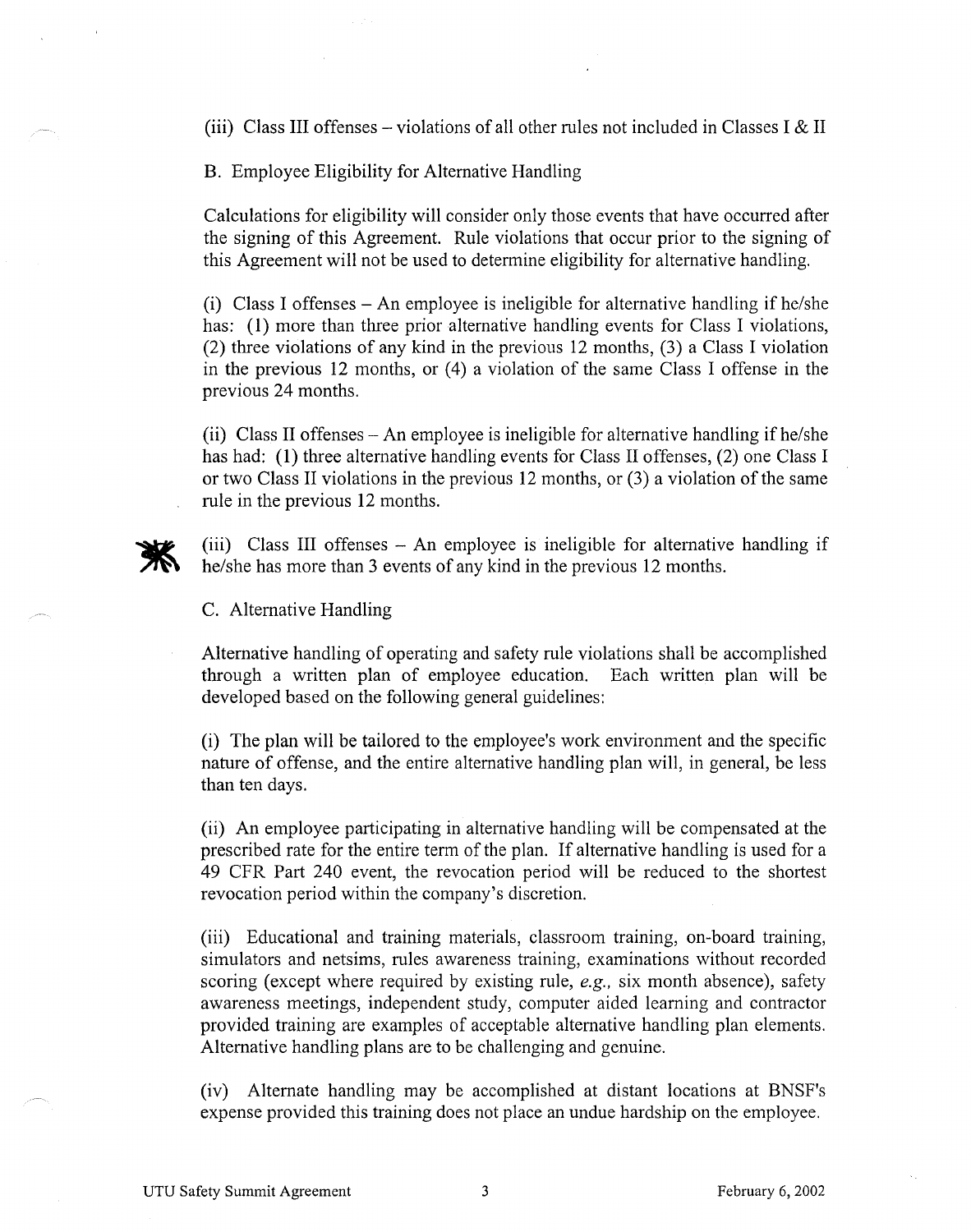(v) The labor representative, or his/her designee, will participate in the creation of the alternative handling plans and may participate in the actual administration of the alternative handling plan without compensation from the company.

(vi) An employee shall not have the same alternative handling plan as administered for a previous offense within a 12-month period.

(vii) Each alternative handling plan will be consistent with established guidelines and designed specifically to address the offense that gave rise to alternative handling.

(viii) An alternative handling plan must be in place and started not later than 30 days from the offense unless agreement is reached between local management and the labor representative for cases involving unavoidable delay such as medical treatment or other circumstances whether related to the offense or otherwise.

## VII. Time Limits

The time limits listed in the applicable schedule agreement apply with the following exceptions: In any case where an employee requests alternative handling, the time limit will stop upon receipt of the request by a company officer. If, as a result of action taken by the company, the employee is denied his/her request for alternative handling, the employee shall be given notice of the decision, which shall start the remaining time limit running to completion. The notice of denial by the company must be received by the employee not later than ten days from submission of request for alternative handling. If, by action or inaction of the employee, the alternative handling plan is stopped, aborted or otherwise not completed by the employee, the time limits for investigation and all subsequent time limits for appeal will start anew in their entirety at the date the company issues notice of failure to meet the requirements of the alternative handling plan. This notice of failure to meet the requirements of the alternative handling plan must be received not later than ten days from the scheduled completion date of the alternate handling plan for that employee.

### VIII. Compensation

The employee will be compensated during any training or other corrective action stemming from alternative handling. An employee who participates in alternative handling that lasts four hours or less, will be compensated at a minimum of one half of a basic day at the straight time rate of the last service performed. Alternative handling that lasts more than four hours, will be paid at a minimum of a basic day at the straight time rate of the last service performed. When an employee is required to miss time from his/her assignment, he/she will be compensated for actual lost earnings. Employees withheld from service pending formal investigation under the terms of existing labor agreements will be compensated for all time withheld from service if admitted into the alternative handling process, except that no compensation shall be paid for time withheld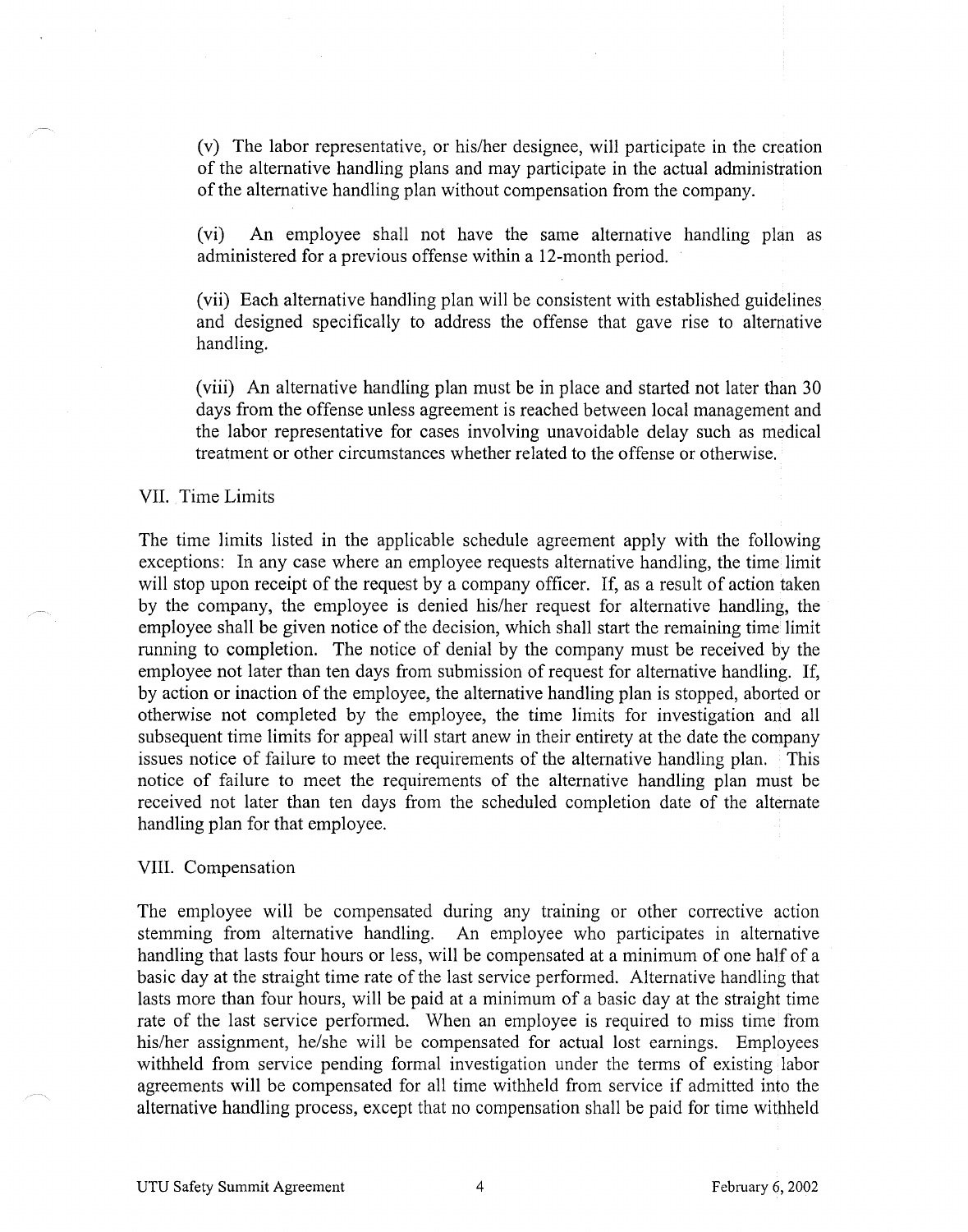as required by 49 CFR Part 240, except for alternative handling training as provided for in this Agreement. Extra board employee's guarantee will be offset by compensation under this Section; however, participation in an alternative handling plan will not count as a layoff for purposes of determining guarantee.

## Part II - Safety Participation

The rail transportation workplace is a complex environment involving employees who are mostly self-supervised. In light of the complexity of this environment and our desire to create a safer workplace, we have agreed that our safety culture must be focused on safe production. One of the hallmarks of our safety culture should be active participation by our employees, our managers, and the union leadership. Through this Agreement and our commitment to partnership in promoting safety, our mutual objective is to identify and eliminate risks (physical plant risks, behavioral risks, and attitudinal risks) and create a safer workplace through a process of continuous improvement. To that end, we agree to the following:

I. Safety Coordinator Position(s)

On each operating division where the UTU is a party to this Agreement, that division will have at least one full-time safety coordinator. Additional full-time or part-time safety coordinators may be added at the discretion of management. The UTU General Committee(s)/State Legislative(s) Director with jurisdiction shall select and/or replace the Safety Coordinator(s) by consensus.

II. Duties and Responsibilities of a Safety Coordinator

A. The safety coordinator will work with employees, union leaders and the designated company officer(s) (currently the general manager and the manager safety) to facilitate change and improve the safety process.

B. The evidences of success for this position would include: behavior changes to reduce risk, environment improvements (e.g. walking conditions) and improvement in the percentage of safe work practices. Continuous improvement is expected and quantifiable goals will be developed jointly.

C. A safety coordinator will not be called to testify or otherwise furnish evidence of any kind in any formal investigation or other disciplinary proceeding involving charges against an employee.

III. Establishment of Safety Committees

At any location, the division management and UTU may agree to establish a local safety committee which will meet on a regular basis, but not less than quarterly. The number of UTU participants will be determined by management, with the safety committee members selected by any involved UTU local. Each UTU local retains the option of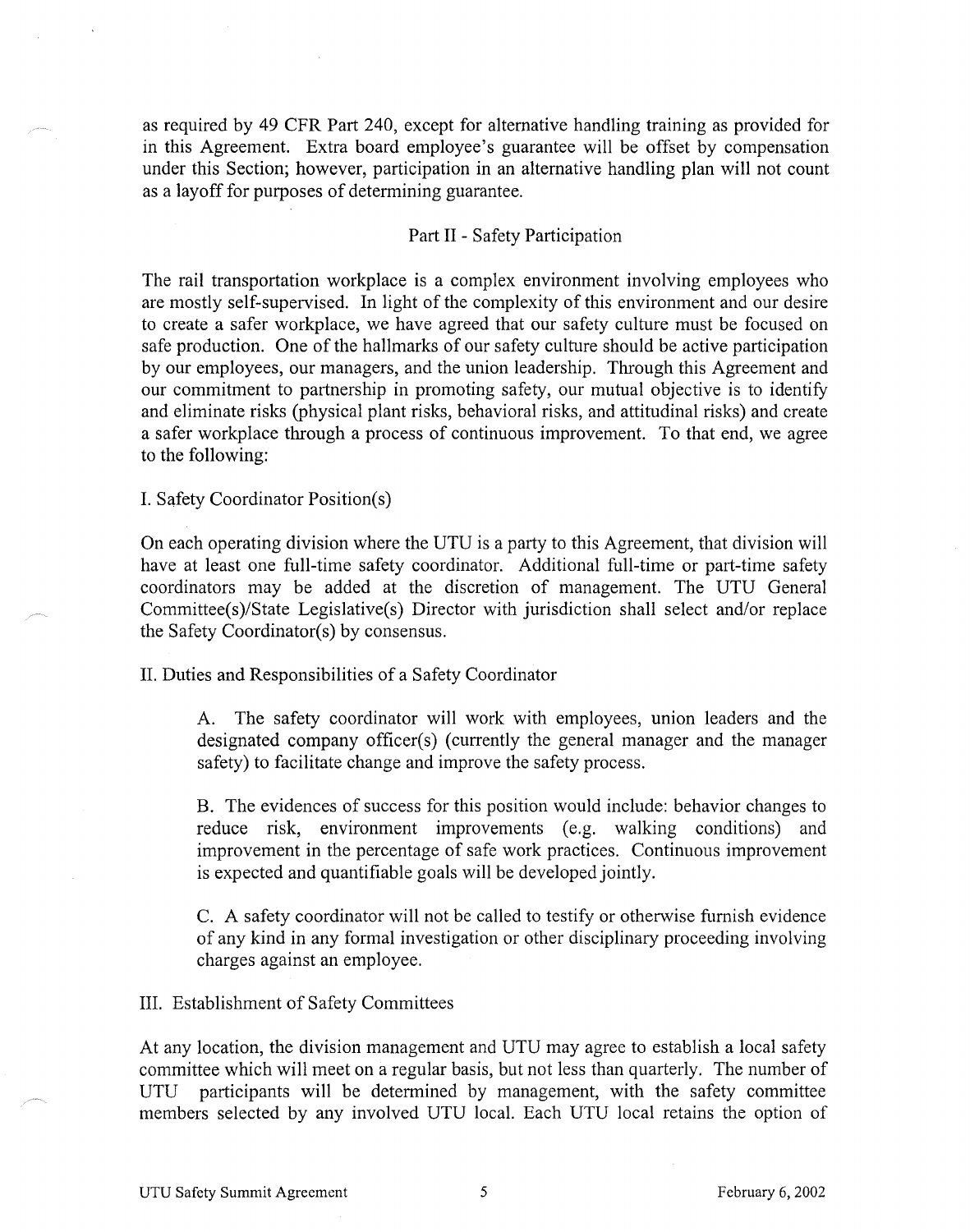replacing its safety committee members with thirty days written notice to the appropriate company officer. All decisions and recommendations of the local safety committee will be by consensus. Where issues cannot be resolved by the local safety committee, the issue in question will be progressed to the Division General Manager and Safety Coordinator.

## IV. Duties and Responsibilities of Safety Committees

The duties and responsibilities of each local safety committee will be to identify safety concerns and make recommendations for resolution of identified issues.

V. Risk Identification Process

At locations where local union representatives and local management agree, a formal risk identification process may be included as one tool in our effort to build a safer workplace. Where the parties agree to this process, the safety coordinator will work with the designated company officers to develop a program for training safety observers and coordinating the information received from them.

A. Management will determine the appropriate number of safety observers at each location, but selection of the safety observers will be made by the involved UTU local. Safety observers will monitor specific critical work tasks. They will be given the necessary training on the process and will keep a "blind" report of specific risks identified. The blind report should note whether the work tasks are performed properly, but make no notation of date, time, train number, names of employees observed, or any other identifying information.

B. At designated intervals prescribed by the coordinator and management, safety observers will furnish the safety coordinator a report of the tasks observed. The safety coordinator will combine all such reports into a single report. This report will also be "blind" and not contain the names of the safety observers or any other identifying information as outlined in item A, above.

C. The safety coordinator will work with the designated company officer to analyze the information contained in the report to identify areas of risk. They will then jointly develop countermeasures necessary to address those areas of risk and insure that risk is reduced.

D. Where the parties have mutually agreed to include Risk Identification Process as part of the joint safety initiative, this process may be discontinued by either party serving 10 days' advance written notice.

#### VI. Compensation

A. A full-time safety coordinator will be paid on a salaried basis, ensuring that he/she experiences no loss of earnings compared to what he/she earned in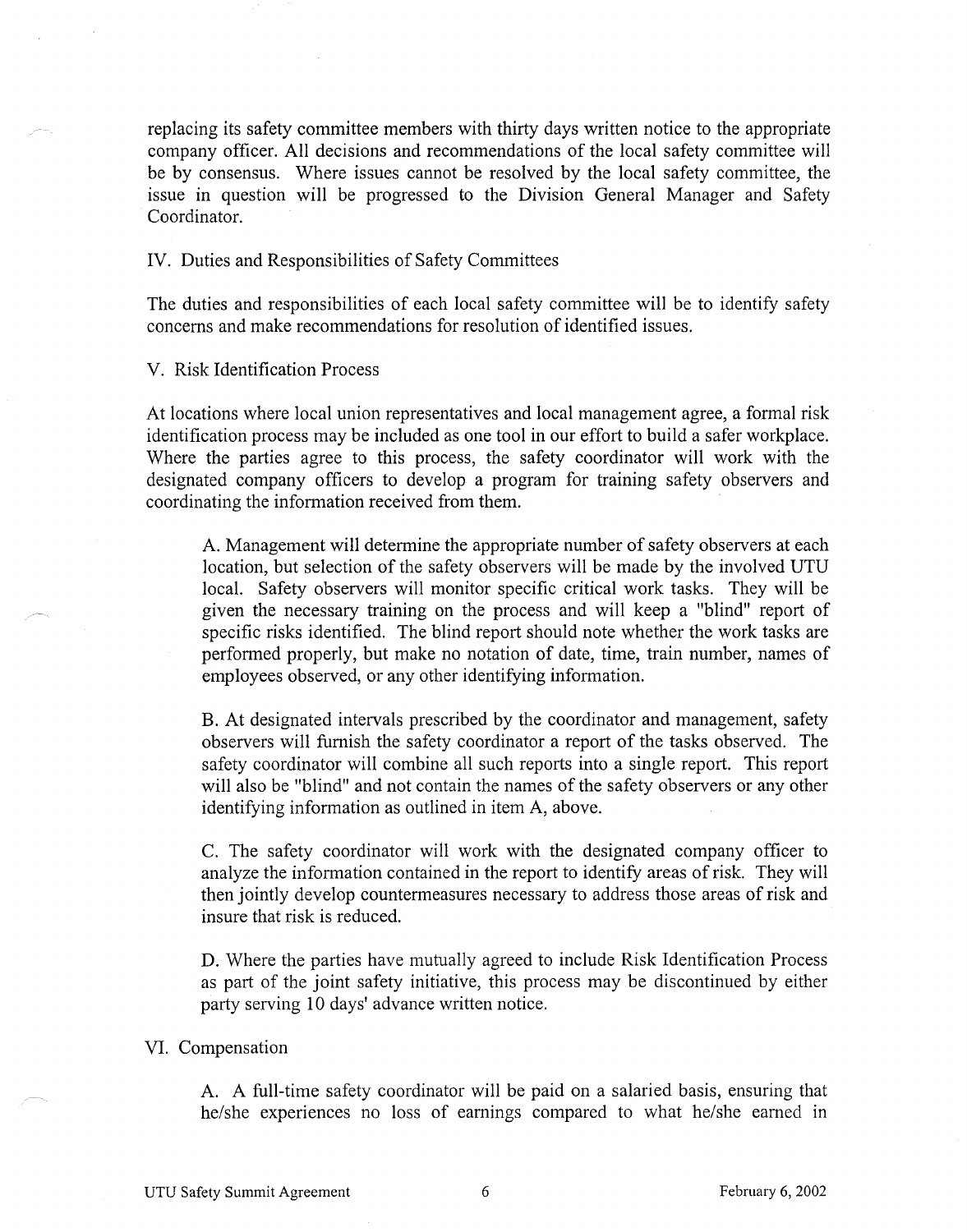scheduled service during his/her highest paid six months of the previous calendar year. Lump sums and any other unusual payments received during that six months shall be approximately factored into his/her salary to prevent any windfall either to the employee or company. Service as a safety coordinator shall not deprive the employee of any element of compensation he/she would have received had he/she remained in typical scheduled service. All normal employment benefits which the employee would have received in typical scheduled service will remain in place on the same basis. Full-time safety coordinators will be reimbursed for necessary business expenses consistent with BNSF's policy.

B. A member of a local safety committee or a safety observer who attends an authorized safety meeting or training that lasts four hours or less, will be compensated at a minimum of one half of a basic day at the straight time rate of the last service performed. Individuals attending meetings or training sessions that last more than four hours, will be paid at a minimum of a basic day at the straight time rate of the last service performed. However, when an employee is required to miss time from his/her assignment, he/she will be compensated for actual lost earnings. Compensation received as a member of a local or division safety committee or a safety observer who attends an authorized safety meeting or training session will be used to calculate vacation credit for following year. Parttime safety coordinators will be compensated pursuant to this Section B. All positions identified in this Section B will be reimbursed for necessary business expenses consistent with BNSF policy.

## VII. Dispute Resolution

Disputes may arise between the parties regarding issues such as whether a particular employee is eligible for alternative handling, appropriateness of a specific alternative handling plan, safety coordinator duties or safety committee handling. In the event such disputes cannot be resolved locally, the following process will be followed:

- A. In the event that an interpretation of this Agreement causes a disagreement between local labor and management, the general committee may request a conference with the line AVP or his/her designee.
- B. If no agreement is reached, the incident will be handled under prevailing collective bargaining agreements, company policies and procedures. Time limits will be administered in accordance with Part I, Section VII of this Agreement.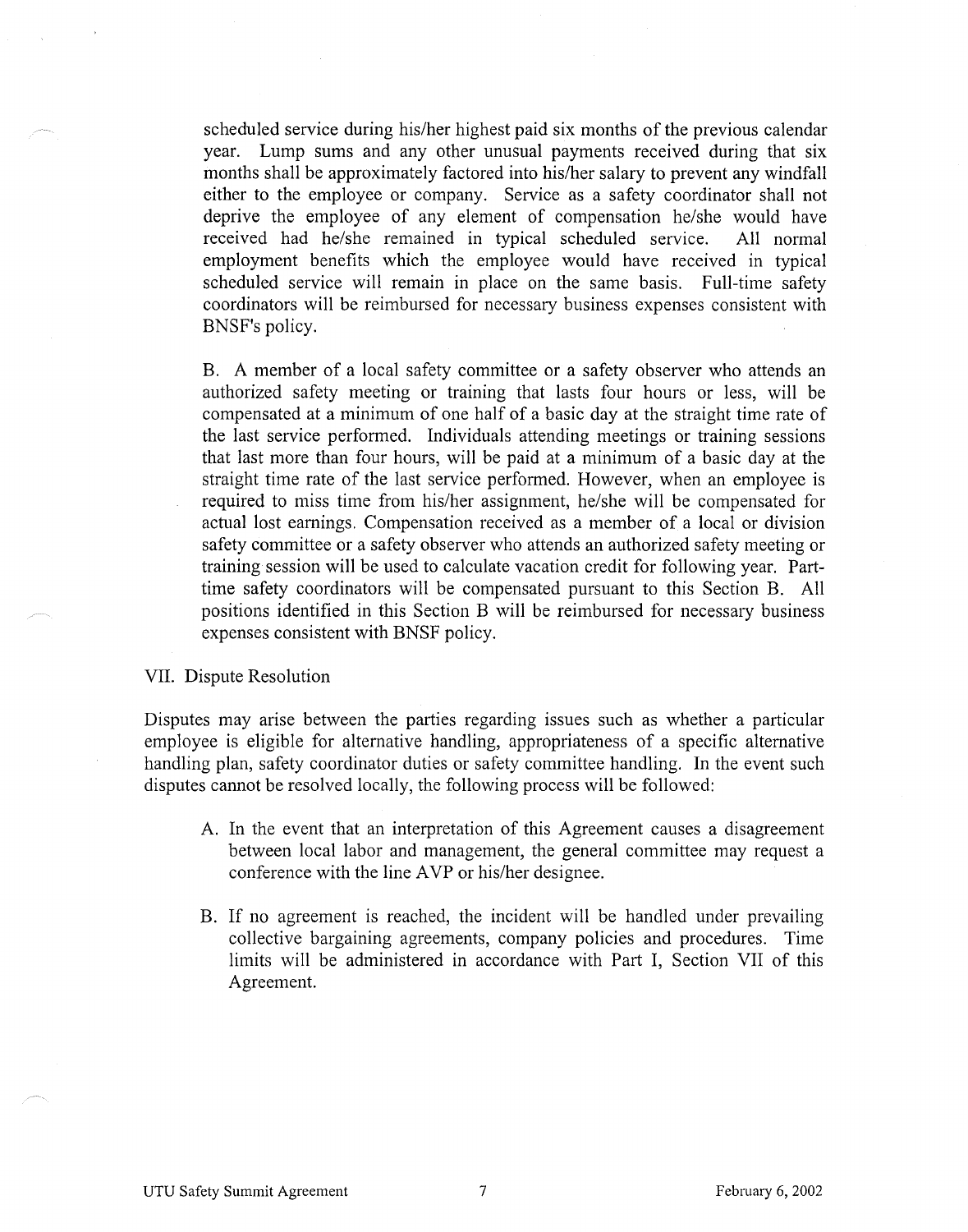## VIII - General Provisions

#### I. Cancellation Clause

This Agreement will remain in effect for a minimum of one year, after which it may be cancelled, in its entirety, by the General Chairman serving sixty days' written notice to the Vice President, Labor Relations BNSF. Otherwise, this Agreement will remain in effect for a minimum of two years, after which it may be cancelled, in its entirety, by the Vice President, Labor Relations BNSF serving sixty days' written notice on the General Chairman. In the event this Agreement is cancelled, the parties shall fully retain the same rights and prerogatives which they held prior to this Agreement, as if the Agreement had never been made.

#### II. Savings Clause

This Agreement is made without prejudice to either party's right to exercise any other rights or prerogatives that it may possess. Except in connection with efforts to enforce any aspect of this Agreement, the existence of this Agreement shall not constitute evidence of a course of dealing or past practice, and shall not be cited or referred to in any other case or controversy to support any argument that either party has a duty to bargain over any particular subject matter.

Signed this  $20\frac{\mu}{4}$  day of  $\frac{20\mu}{\mu}$ . 2002.

Effective on  $, 2002.$ 

General Chairman United Transportation Union

John  $\chi$  Pleps

Vice President Labor Relations Burlington Northern and Santa Fe Railway Company

M. David Dealy Vice President Transportation Burlington Northern and Santa Fe Railway Company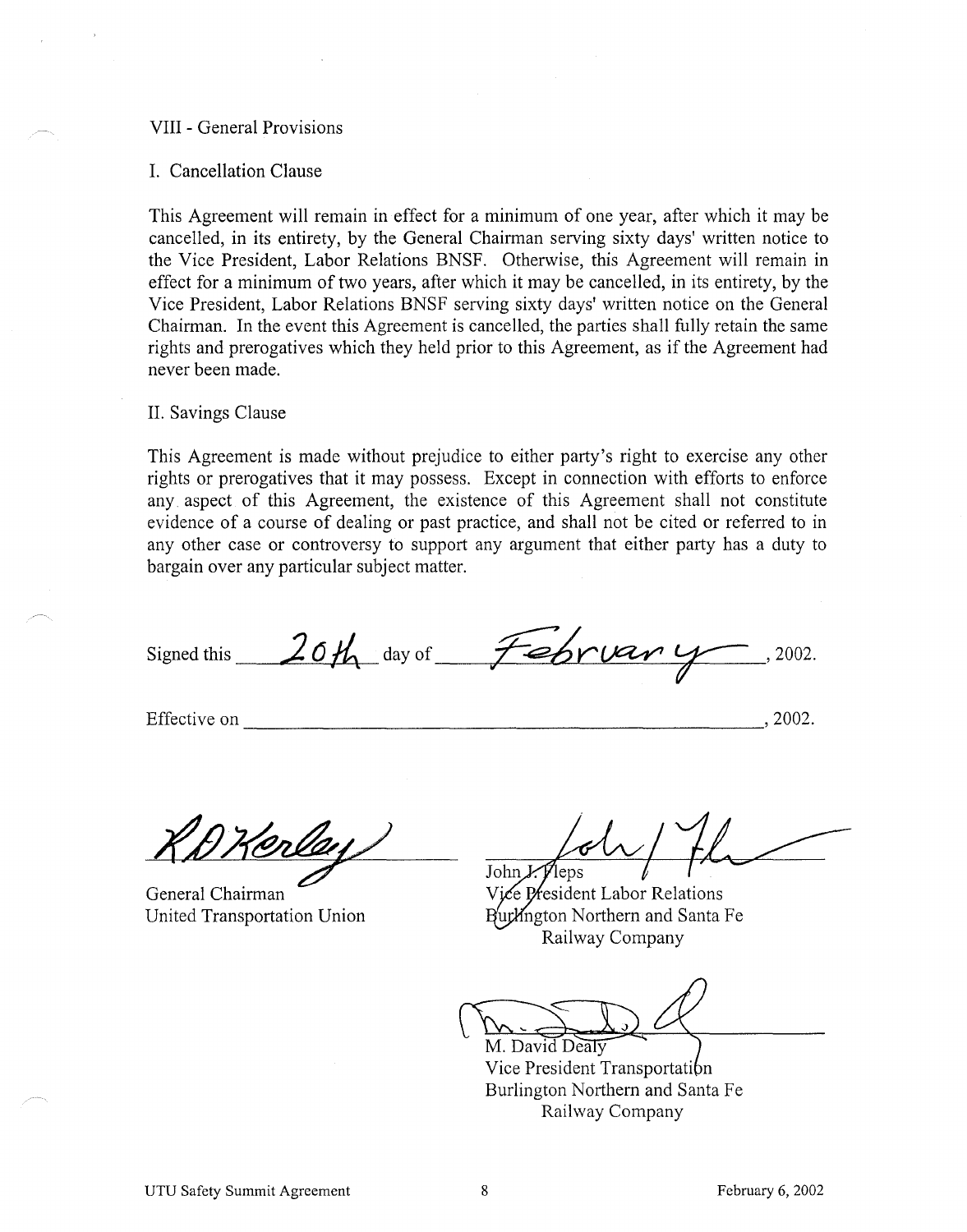

**BNSF** MILTON H. SIEGELE

A VP Labor Relations

#### Burlington Northern Santa Fe

2600 Lou Menk Drive P.O. Box 961030 Ft. Worth, TX 76161-0030

817-352-1068 Fax 817-352-7319

Side Letter No. 1

Mr. Robert Kerley General Chaiman United Transportation Union 3856 W. Chestnut Express Springfield, MO 65802

Dear Robert:

This will confirm that this Alternative Handling/ Safety Participation Agreement supercedes and replaces the June 7, 2001 Safety Agreement applicable to the terriotories under the jurisdiction of your committee.

Robert Kerley, Gener Chairman United Transportation Union

Milton Siegele, AVP Labor Relations Burlington Northern and Santa Fe Railway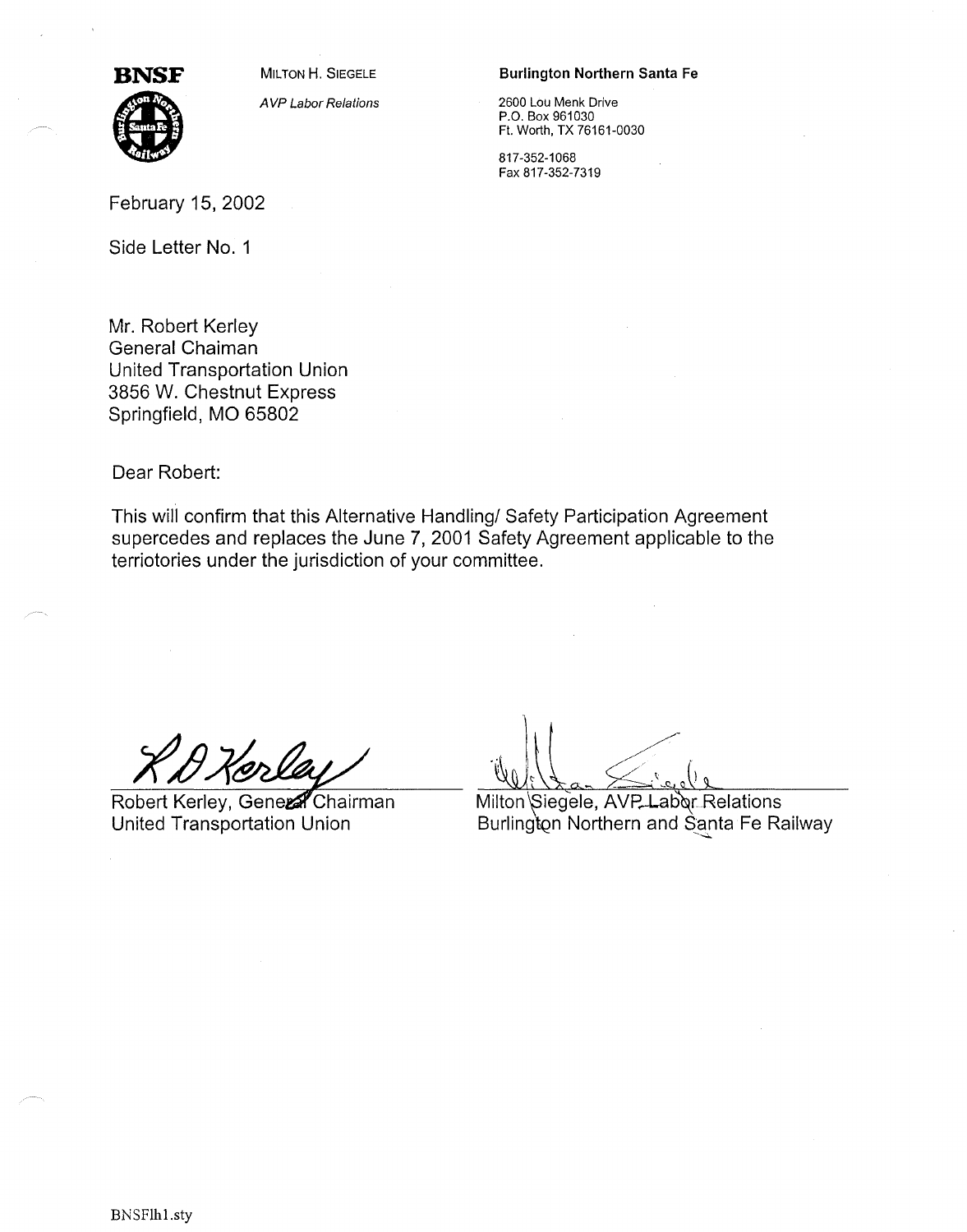## **MEMORANDUM OF UNDERSTANDING**

#### **Between**

## **THE BURLINGTON NORTHERN SANTA FE RAILWAY COMPANY**

## **And**

## **UNITED TRANSPORTATION UNION**

The purpose of this Understanding is to confirm the parties' discussions concerning the principles necessary to establish voluntary local safety committees on BNSF.

- 1. UTU represented employees perform a variety of safety-sensitive functions in a largely self-supervised environment. Thus, they are well situated to observe conditions that pose risk to their safety and the safety of their fellow workers. Their input and participation is essential in designing and implementing programs and practices that enhance safety and eliminate hazards.
- 2. Past efforts to forge a true safety partnership for addressing safety issues have met with mixed results for a variety of reasons. Some of those experiences serve as examples for successful implementation of safety initiatives. Others serve as warnings of potential pitfalls that would hamper future efforts. The parties must now build on those successes and heed those warnings in order to reach our full potential for an injury free workplace.
- 3. BNSF management at all levels is fully committed to creating a culture in which employees are encouraged and enabled to work safely. This means that safety must not be compromised for productivity under any circumstances, and that employees will be provided the necessary training, tools and authority to perform their duties safely.
- 4. Creating a new safety culture at BNSF and developing a true safety partnership between BNSF and its employees will require mutual commitment and trust. These essential qualities cannot be mandated by unilateral policy or by arbitrary discipline. Rather, they must be earned through voluntary, good faith actions. Thus, the framework for joint safety programs set forth herein may be implemented on a local basis at the concurrence of the appropriate local BNSF officers and the appropriate Local Chairmen.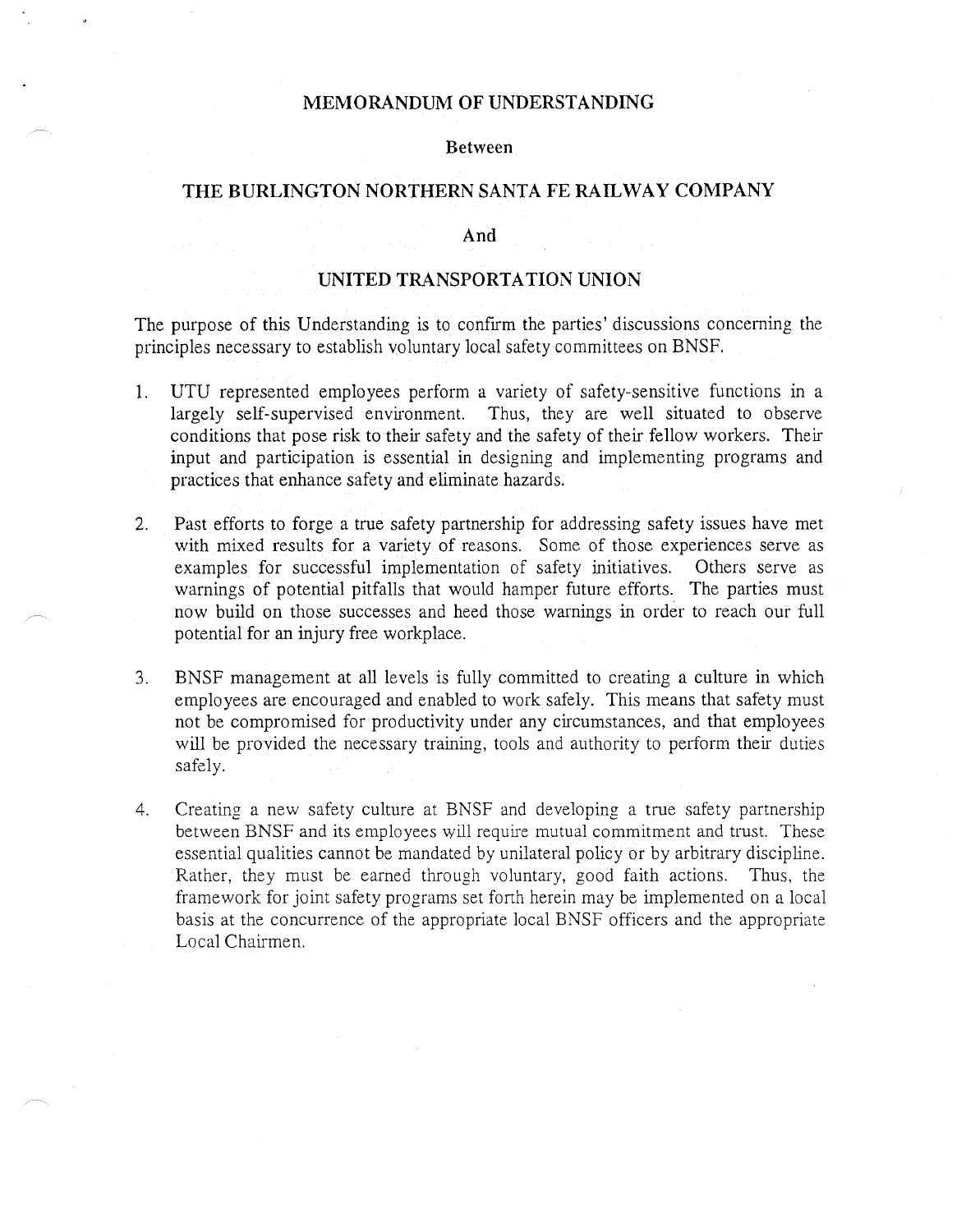## **·woRK PRACTICES OBSERVATION AND REPORTING**

In order to identify conditions or work practices that pose potential safety hazards and to make recommendations concerning the design and implementation effective countermeasures, the following guidelines will govern the observation and reporting of work practices, and the joint development of countermeasures to address unsafe practices. These guidelines apply only where the parties jointly agree to include work practice observation as part of the joint safety initiative.

- 1. UTU will select a Safety Coordinator, and such selection will be made exclusively by UTU, with no Carrier involvement whatsoever. The Safety Coordinator will work with the designated Carrier officer (normally the local Manager Safety and Rules) to develop a program for training Safety Observers and coordinating the information received from them.
- 2. UTU will identify employees who are willing to act as authorized Safety Observers at each location, and selection will be made exclusively by UTU, with no involvement of BNSF whatsoever. Safety Observers will monitor specific work practices while on duty or on company property. An appropriate number of Safety Observers will be authorized by BNSF and will be given the necessary training on work practices they are to observe. It will then be their responsibility to keep a "blind" record of instances when those specific work practices are not properly performed. "Blind" record means that the Safety Observer will make no notation of date, time, train number, names of employees observed, or any other identifying information.
- 3. At designated intervals the authorized Safety Observers will furnish the Safety Coordinator a report of the work practices observed. The Safety Coordinator will combine all such reports into a single record. Such record will also be "blind" in that it will not contain the names of the Safety Observers or any other identifying information as outlined in item 2, above.
- 4. The Safety Coordinator will work with the designated BNSF officer to analyze the information contained in the report of work practices observed, in order to identify areas of risk. They will then jointly develop countermeasures necessary to address those areas of risk and insure that work practices are performed in accordance with the rules.
- 5. It is anticipated that work practice observation reports will normally be prepared while the participating employees are under pay during or at the end of their regular tour of duty; however, when the Safety Coordinator and/or authorized Safety Observers are required to attend meetings or training sessions relative to this joint safety initiative that last four hours or less, they will be compensated at a minimum of one half of a basic day. In the event the meeting or training session lasts more than four hours, employees will be compensated a minimum of basic day at the straight